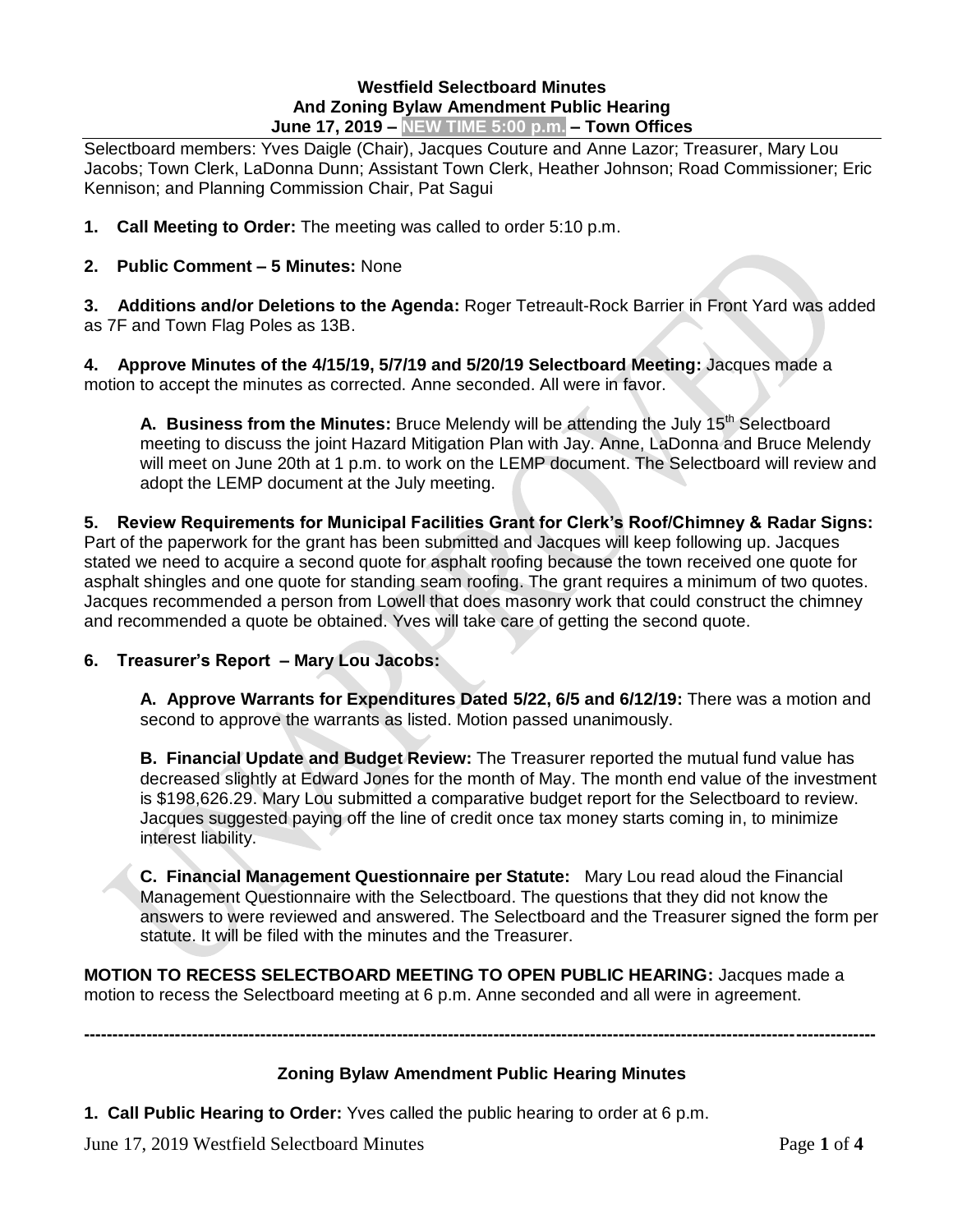**2. Hearing Procedure:** Yves read the Current Bylaw Amendment as well as the Proposed Amendment and explained the hearing was to take public comment on the proposed change to the Bylaw.

# **Current Bylaw:**

§606.01 No zoning permit shall be issued by the Administrative Officer for any use or structure, except *one-family and two-family dwellings*, until the Planning Commission grants Site Plan approval. The Planning Commission shall conform to requirement of 24 VSA, §4416 before acting upon any application, and may impose appropriate conditions and safeguards.

# **Proposed Amendment:**

§606.01 No zoning permit shall be issued by the Administrative Officer for any use or structure, except: *1. Accessory use/structure 2. Agriculture 3. Dwelling, accessory*, *located outside flood hazard areas 4. Dwelling, one family 5. Dwelling, two family,* until the Planning Commission grants Site Plan approval. The Planning Commission shall conform to requirement of 24 VSA, §4416 before acting upon any application, and may impose appropriate conditions and safeguards.

**3. Public Comment –** Yves asked if anyone had any comments. Planning Commission Chair, Pat Sagui, stated the Planning Commission voted unanimously to approve the amendment and said it could be tweaked upon formal updating of the Bylaw. Jacques asked that anyone can apply for a permit under these proposed amendments through the Administrative Officer.

**4. Motion/Second to Amend or Adopt Bylaw Change:** Anne made a motion to adopt the Proposed Amendment as read by Yves in Article 2. It was seconded by Jacques and passed unanimously.

**Adjourn Public Hearing –** Jacques has made a motion to close the Public hearing at 6:07 p.m. Anne seconded. Motion passed unanimously.

#### **------------------------------------------------------------------------------------------------------------------------------------------- MOTION TO RESUME THE SELECTBOARD MEETING:**

Yves made a motion to resume the Selectboard meeting at 6:08 p.m. Jacques seconded, noting that during the public hearing the Selectboard adopted the bylaw change as worded in Article 2 above. The motion passed unanimously.

# **7. Road Updates:**

**A. Update on ATV Permits Issued:** 66 permits have been issued, of which only 8 have been issued to Westfield residents. Dan Hale, from VASA, has given LaDonna a sample of the state highway signs that will be posted once the state approves ATV travel on Route 100 from the Westfield General Store to Cemetery Road. A request has been made to the State from VASA to have access to Route 100 from the General Store to Cemetery Road. LaDonna asked for an update from VASA and he replied many towns have applied for access to State Highways. It can take several months to get approval. Once approved, the signs will be put up by the State and/or VASA officials. Until such time ATV riders do not have access to Route 100. VASA will provide police enforcement for this Connector through Westfield.

**B. Progress on Radar Signs:** Denny Lyster stated the radar sign on North Hill Road was for one afternoon only. LaDonna said she has not seen a report from the Sheriff's office. LaDonna will call the Sheriff's office to request the radar sign be brought back to Westfield. Mary Lou will send the specifications from information about the type of Radar Sign the town would like to

June 17, 2019 Westfield Selectboard Minutes Page **2** of **4**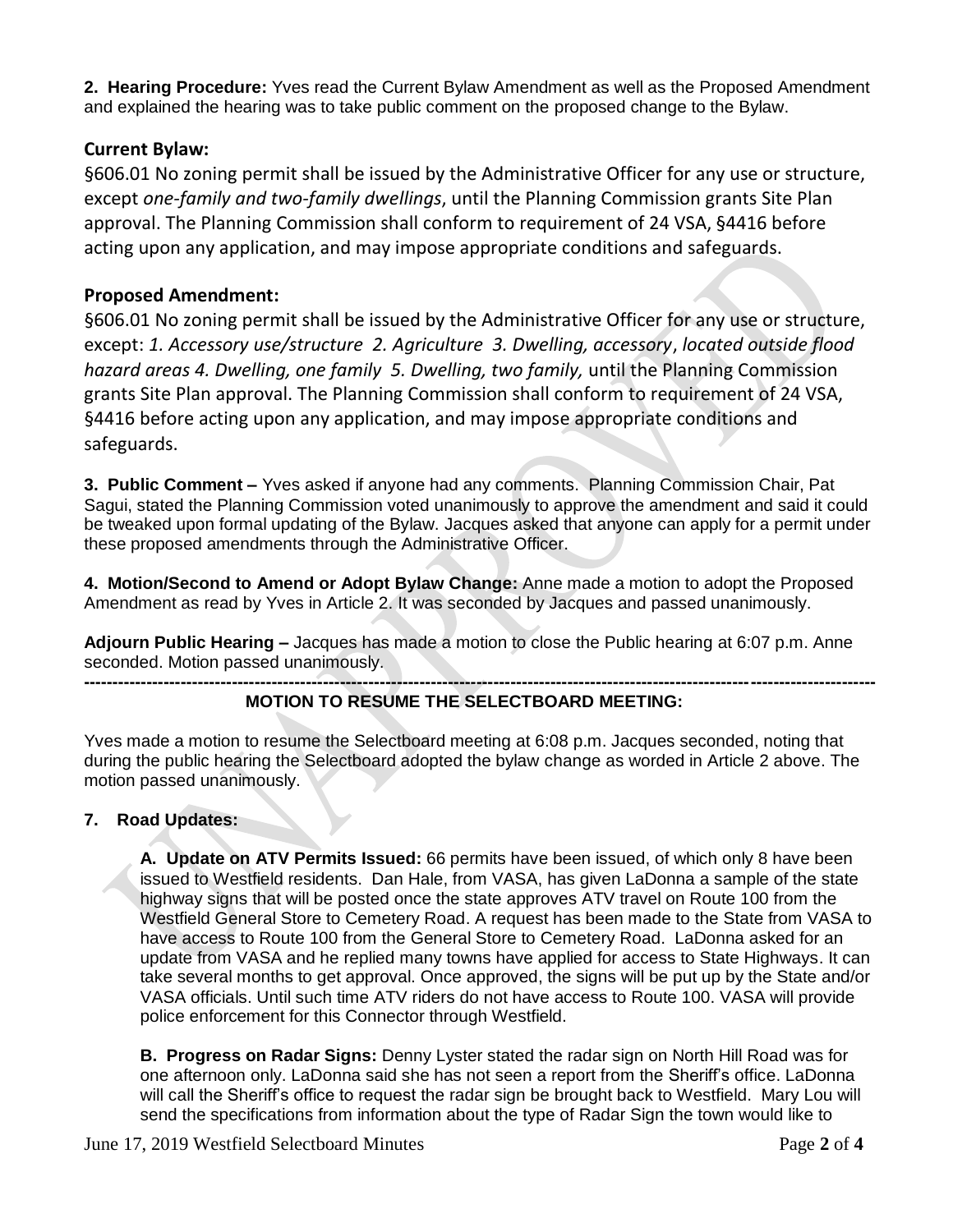purchase to Nate Covey and ask him what to include in the application. Jacques asked if Mary Lou could ask if Eric Pope can help her through the process. Mary Lou stated she will call him or stop in.

**C. Sign NVDA Grants-in-Aid Letter of Intent:** Westfield has received the grant on North Hill Road in the amount of \$5,700 with a town match of \$1,425 for a total grant award of \$7,125. Yves signed the letter of Intent which the Clerk will forward to the Regional Planning Board. Erik said the grant is for North Hill Road near Kingdom Mountain Rd. Heather or LaDonna will take the necessary before pictures. Eric will take the during and after pictures required for the grant reporting.

**D. Sign Structures Grant for Balance Rock Road \$112,500:** This project is a 90/10 match. The Town has been awarded \$112,500 beginning July 1, 2019 with an end date of December 31, 2020. Jacques made a motion to move forward with the Structures Grant for \$112,500. Anne seconded and all were in favor. Yves signed the grant which the Clerk will forward to the State. Heather said we can use in-kind work from Eric towards the towns ten percent.

**E. Discuss Town Garage Expansion:** Jason Belisle and Ethan Bathalon will wait until the end of August to begin construction.

**F. Roger Tetreault-Rock Barrier in Front Yard:** Eric Kennison will work with the property owner to place a few large rocks in his yard, running parallel to Cemetery Road, to deter drivers from spinning out into his yard.

**8. Sign Quit Claim Deeds for Westfield Cemetery (Catudal-1 plot):** Selectboard signed the Quit Claim Deed. Jacques requested we research what other towns charge for cemetery plots. LaDonna will contact local cemeteries to get their pricing.

**9. Update on Delinquent Dog Licenses and Dog Complaint from Dianne Laplante:** There is one owner that has not licensed because he is waiting for a July 7 vet appointment for vaccinations. Dianne Laplante's dog complaint was voiced to the Selectboard. The Board feels the dogs described are not causing a problem and because there is no leash law on Buck Hill, no law is being broken. No action will be taken.

**10. Sheriff's Report for April:** There were eight patrol hours and 1 administrative hour reported for April with four violations issued totaling fines of \$500.00. Jacques would like to know how many hours were reported per quarter. Mary Lou will go back through the reports to confirm how many hours they have for this quarter. Jacques made a motion to have Mary Lou confirm how many hours the department worked for 2019 and for the town to pay them, per hour, according to the contracted hourly rate. This is to be based on the hours the Sheriff's Department reports according to their monthly reporting. Yves seconded. All were in favor.

# **11. Recycling Update:**

**A. Westfield's Hazardous Waste Day 6/22/19 – 8 am until Noon:** Yves distributed 80 or 90 flyers throughout the month reminding people of the upcoming Hazardous Waste Day in Westfield. Since there have been many changes to what the waste management district accepts for recyclables, Yves will work with LaDonna to update Westfield's recycling flyer. Even though a recyclable container is labeled as such, if it is over a gallon and a half and/or a cat litter bucket, it is non-recyclable. Yves mentioned the biggest cost to the waste management district is disposing of glass.